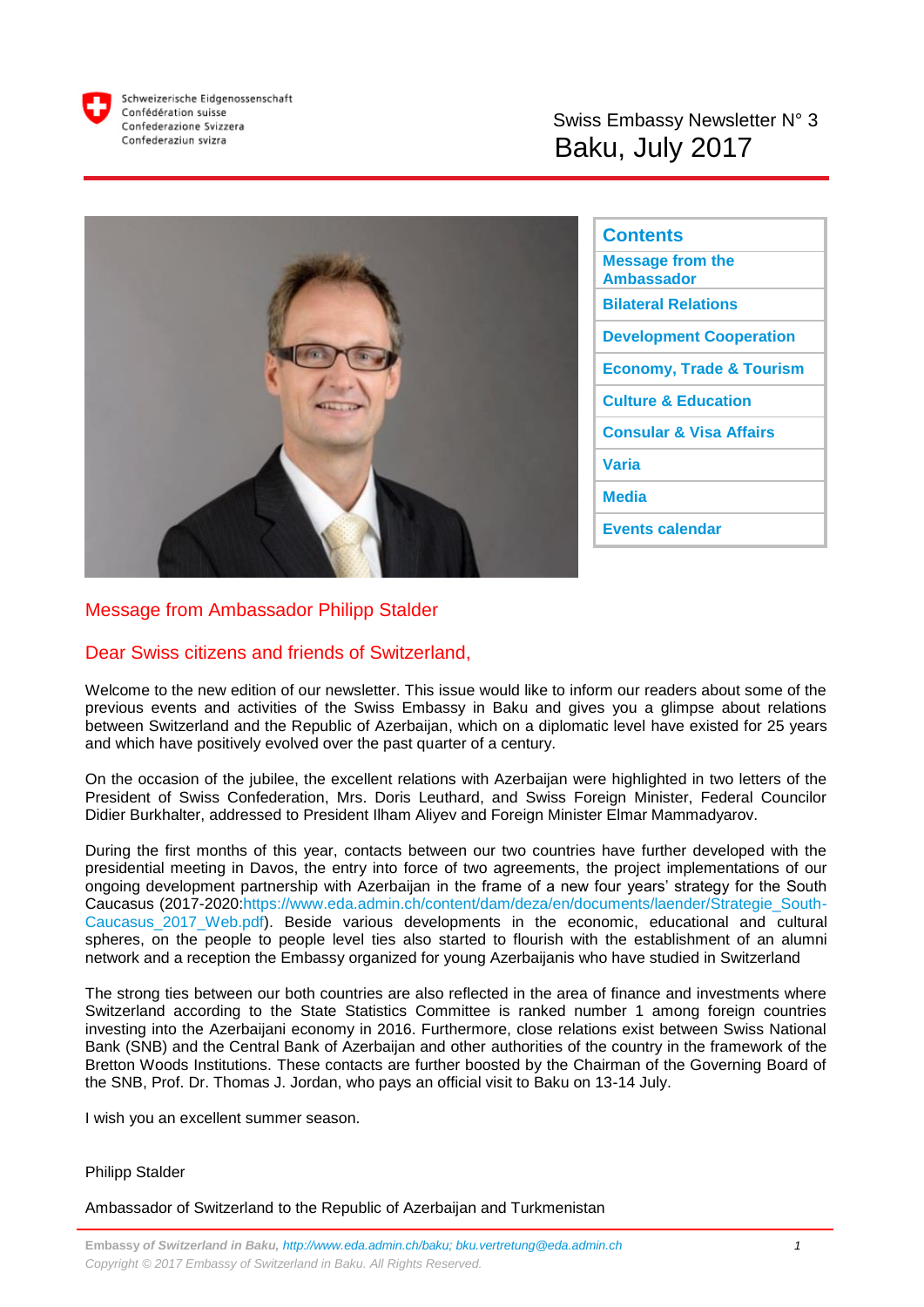## <span id="page-1-0"></span>Bilateral relations

## **Presidential meeting in Davos**



President of Azerbaijan Ilham Aliyev attended the World Economic Forum in Davos on 17-20 January 2017. Among many other meetings, the Azerbaijani president was also received by the president of the Swiss Confederation Doris<br>Leuthard. Federal Councillor Leuthard extended Leuthard. Federal Councillor Leuthard extended congratulations on the occasion of the 25th anniversary of the establishment of Azerbaijan's state independence in 1991. The two presidents discussed a wide range of bilateral issues. Mrs. Doris Leuthard particularly emphasized the successful cooperation established in the financial sector. President Aliyev spoke about the reforms carried out in Azerbaijan in

various fields, as well as the works done in the country in eliminating the impacts of the decline of oil prices in the world market. President Aliyev also mentioned the potential of Azerbaijan as an important transport transit hub. During the meeting, the existence of good cooperation between the two countries in the field of railway was also emphasized. They exchanged views on prospects of cooperation in the TAP and TANAP projects, as well as in the fields of investment, finance, credit, agriculture, and pharmaceutics.

#### **Visa facilitation agreement comes into force**



A visa facilitation agreement between Switzerland and Azerbaijan, which was signed by the ministers of foreign affairs in Bern in October 2016, came into force this spring, starting from 1 April 2017.

According to the new agreement, holders of diplomatic and service (biometric) passports of the two countries are exempted from visa requirement when traveling to the respective country for a short stay of not more than 90 days within a 180-day period. Some other categories of persons including journalists, sportsmen participating in international competitions, students

of exchange program, etc. do not pay visa fees. For more detailed information about visa, please consult the website of the Swiss Embassy where you will find information in Azerbaijani and English language.

<https://www.eda.admin.ch/countries/azerbaijan/en/home/visa/entry-residency/visa.html>

#### **Swiss Ambassador visits regions of Azerbaijan**



Ambassador Philipp Stalder visited the southern regions of Azerbaijan Lenkaran and Masalli on 1-2 March 2017. During the trip, he met with the governor of Lenkaran, visited tea-growing field and citrus plantation and held a presentation at Lenkaran State University about Switzerland. Governor Mr. Taleh Garashov expressed his interest in hosting Swiss cheesemakers to the region to share their experience and helping to develop and diversify cheese production. Lenkaran is famous for its variety of tea and during a meeting with local entrepreneurs the question of tea exports to Switzerland was discussed. The Swiss Ambassador also visited ABAD center in Masalli city, which is a promising new project under the State Agency for Public Service and Social Innovations. ABAD's abbreviation means Easy

**Embassy** *of Switzerland in Baku, <http://www.eda.admin.ch/baku;> [bku.vertretung@eda.admin.ch](mailto:bku.vertretung@eda.admin.ch) 2 Copyright © 2017 Embassy of Switzerland in Baku. All Rights Reserved.*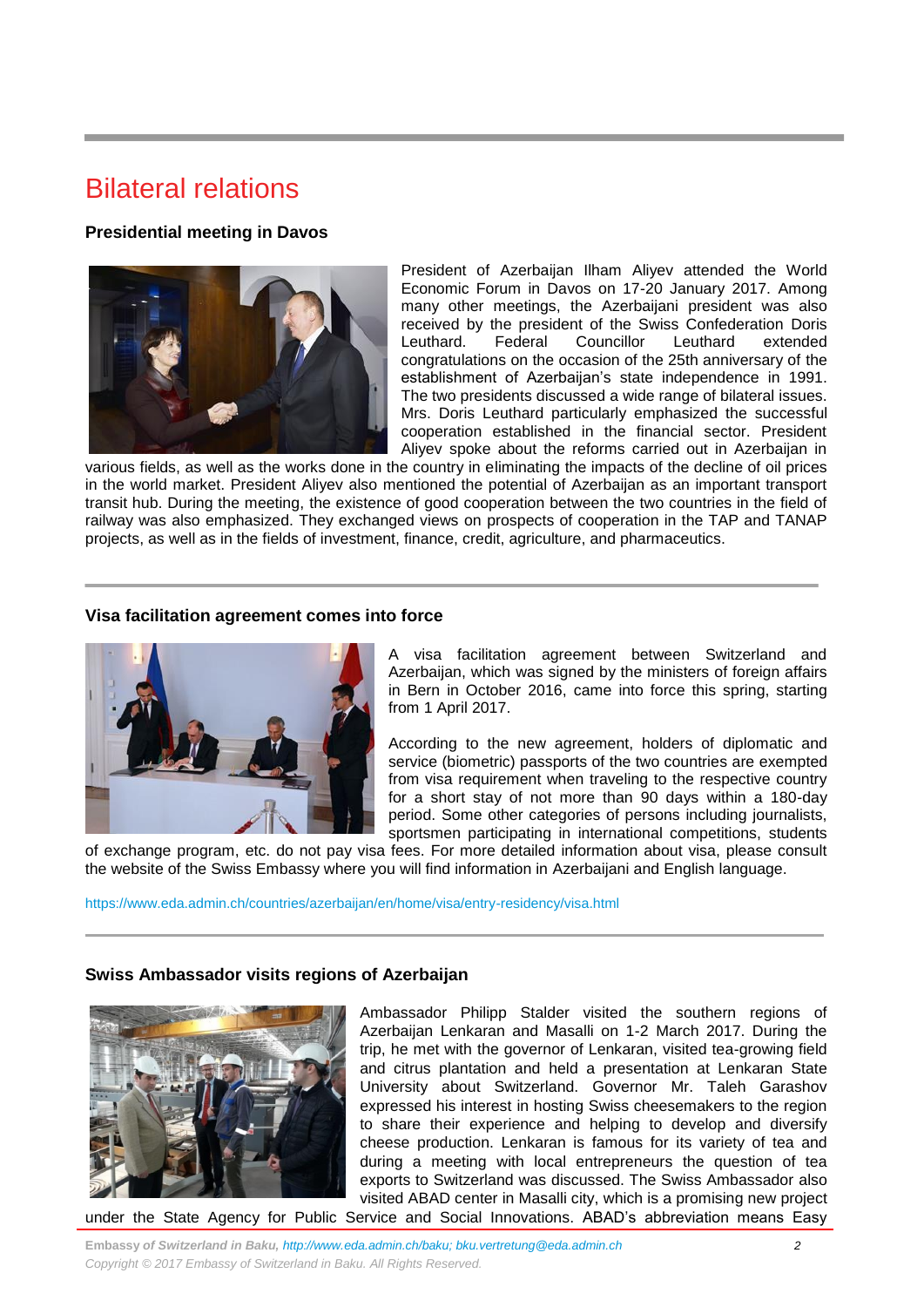Support to Family Business. The project is designed to support family businesses in the south regions of the country. The project ABAD selects families which already have experience in the production of foods, sausages, canned goods, cheese, etc. Then it provides legal, logistic, branding, marketing, sailing and other services free of charge. Particularly, the family is provided with a container which consists of all necessary equipment for production.

On 28 April, Ambassador Stalder made an official trip to the city of Sumgayit which is located some 30 km north of Baku. Potential areas of cooperation between Switzerland and Azerbaijan were discussed at a meeting with the governor of Sumgayit, Mr. Zakir Farajov as well as with representatitves of Sumgayit Chemical Industrial Park (SCIP). Swiss companies – which already today are among the top foreign investors in the non-oil business in Azerbaijan – are most welcomed to invest in SCIP. Sumgayit was the chemical industrial center during Soviet times and later became an important industrial hub of the Republic of Azerbaijan. Several Swiss companies and entities have established contacts with the local authorities regarding potential investments and partnerships.

<http://asan.az/en/content/view/249/3045> <http://scip.az/index.php?lang=en>

#### **Swiss journalist conducts workshop in Baku**



Swiss journalist and media specialist Alexandra Stark conducted a twoday workshop in Baku on 10-11 April 2017 for journalists and students of the Faculty of Journalism of Baku State University. The workshop took place within the frame of a project initiated by the Embassy in close partnership with the Press Council of Azerbaijan. The topic of the workshop with journalists was "Media in digitalization age and professionalism". 25 journalists from various fields (print, online, radio, TV) participated in the workshop which ended with lively discussions and questions. The topic of the workshop at Baku State University's School of Journalism was "Convergence: – or how developments in Technology, Audience and Economy are radically changing Journalism".

The visit of Mrs. Stark to the Baku State University's Journalism School caused great interest among faculty members, students and lecturers. Alexandra also had exchange of views with the dean of the School of Journalism on the media model of Switzerland and new trends in the media landscape. In addition to the workshop, our media expert also met with some foreign missions in Baku with the aim to brief them about the

project and share experience in the field of media projects. All interlocutors highly appreciated and welcomed the initiative of the Swiss Embassy and emphasized the project as a meaningful support to media in Azerbaijan. Mrs. Stark also visited the editorial office of the *Yeni Musavat* newspaper, monitored the activity of the staff and shared views on the use of social networks for the benefit of newspaper.

Ambassador Philipp Stalder hosted a dinner at the Swiss residence, which was attended by some of the leading media experts and editors in chief.

See Alexandra Stark's homepage and some articles about the workshop:



#### [www.alexandrastark.ch](http://www.alexandrastark.ch/)

[http://eurasiadiary.com/en/news/interview/127868-journalists-from-azerbaijan-and-switzerland-could-work-on-common](http://eurasiadiary.com/en/news/interview/127868-journalists-from-azerbaijan-and-switzerland-could-work-on-common-subjects)[subjects](http://eurasiadiary.com/en/news/interview/127868-journalists-from-azerbaijan-and-switzerland-could-work-on-common-subjects)

<http://modern.az/az/news/129707/#gsc.tab=0>

<span id="page-2-0"></span>[http://musavat.com/news/isvecreli-jurnalist-azerbaycanli-hemkarlarina-seminar-kecdi-fotolar\\_429345.html](http://musavat.com/news/isvecreli-jurnalist-azerbaycanli-hemkarlarina-seminar-kecdi-fotolar_429345.html) [http://azertag.az/xeber/Metbuat\\_Surasinda\\_taninmis\\_isvechreli\\_jurnalist\\_istiraki\\_ile\\_seminar\\_kechirilecek-1049597](http://azertag.az/xeber/Metbuat_Surasinda_taninmis_isvechreli_jurnalist_istiraki_ile_seminar_kechirilecek-1049597)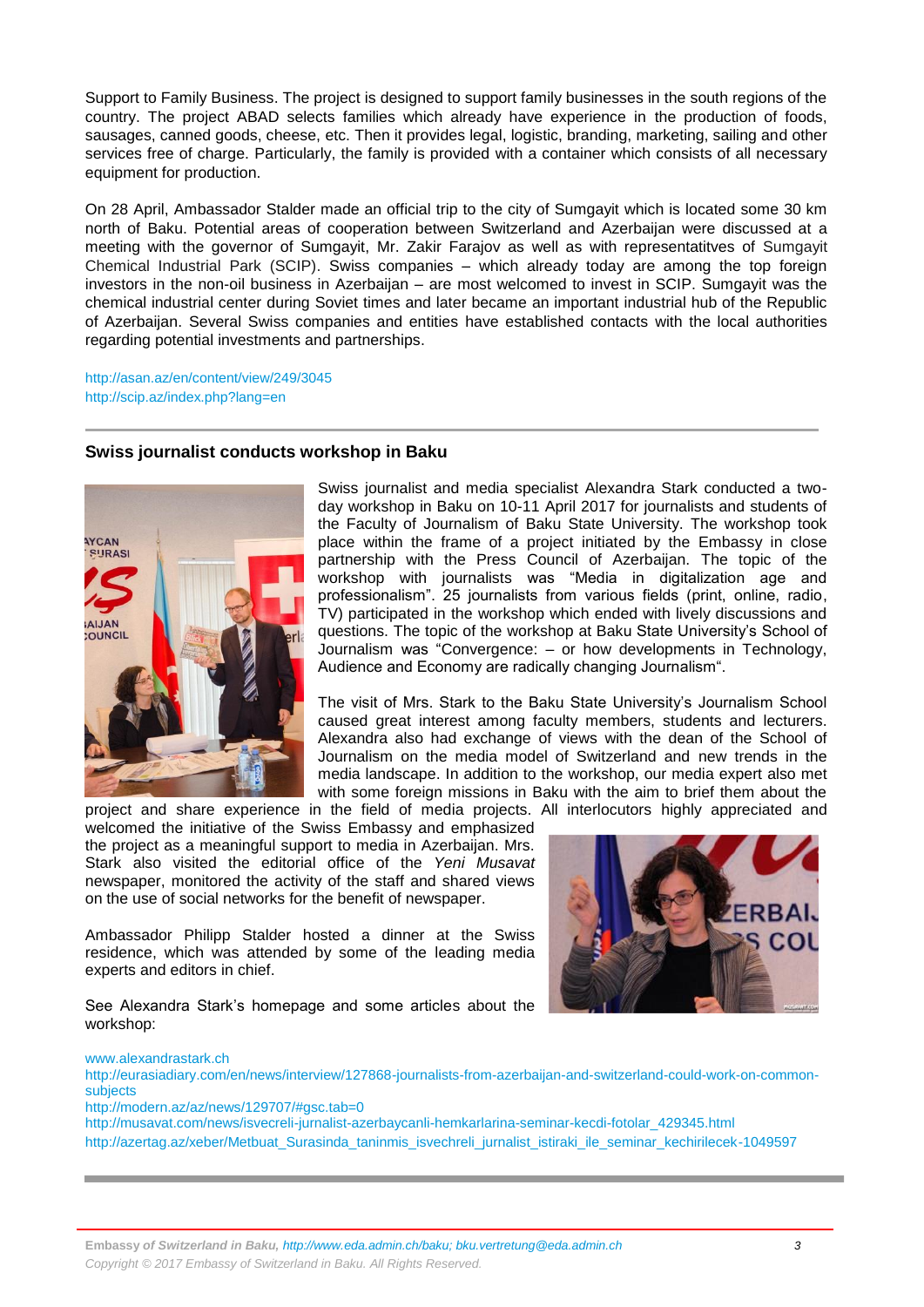# Swiss Development Cooperation

## **Switzerland launches Financial Sector Modernization Program in Azerbaijan**



Switzerland and the World Bank, together with the relevant government authorities, launched a Financial Sector Modernization Program on 24 February 2017 in Baku.

The technical assistance program (2017-20) will be implemented by the World Bank and is financed by a grant worth of 3 million US\$ from SECO. This project is of utmost importance for Azerbaijan in order to tackle the complex challenges faced by its financial sector. The primary partner in this project is the Financial Markets Supervision Authority (FIMSA) established in February 2016. The project is going to support the government's efforts to stabilize and

further develop the Azerbaijani financial sector. Necessary legal and regulatory reforms in the area of financial market supervision, bank resolution, non-performing loans resolution, consumer protection and deposit insurance will be delivered under this project. Several changes to relevant laws were already achieved since the launch of this program.

## **Switzerland supports the government in its moveable assets reform of Azerbaijan**



A crucial reform to make lending more flexible is currently being implemented in Azerbaijan under the socalled Financial Infrastructure project financed by the Swiss government (SECO) and implemented by the International Financial Corporation (IFC). The project closely cooperated with the Azerbaijan Bank Associations (ABA) and relevant authorities.

The parliament approved the new legislation developed under the project in May 2017. This means that it will be legal for financial institutions to accept collaterals such as motor-vehicles, equipment, the inventory of an SME, forward contracts or even intellectual property and debtor

liabilities. It is hoped that this will make lending more flexible and ultimately also cheaper. Globally speaking, such reforms have made it much easier for SME to access finance, which is an urgent need for Azerbaijan today.

#### **Swiss-funded project encourages women for small business in rural Azerbaijan**



The Swiss Cooperation Office (SCO) for the South Caucasus has provided seed money to selected women entrepreneurs to develop or establish their businesses in three deprived regions of central Azerbaijan. Six of the 18 recipients live in Fuzuli district. These women were selected on the basis of their performance and the quality of their business plans.

The women who received financial support for starting or growing their businesses invested in poultry, retail and beauty services. The 18 women were selected from about 160 people who received training on financial literacy and business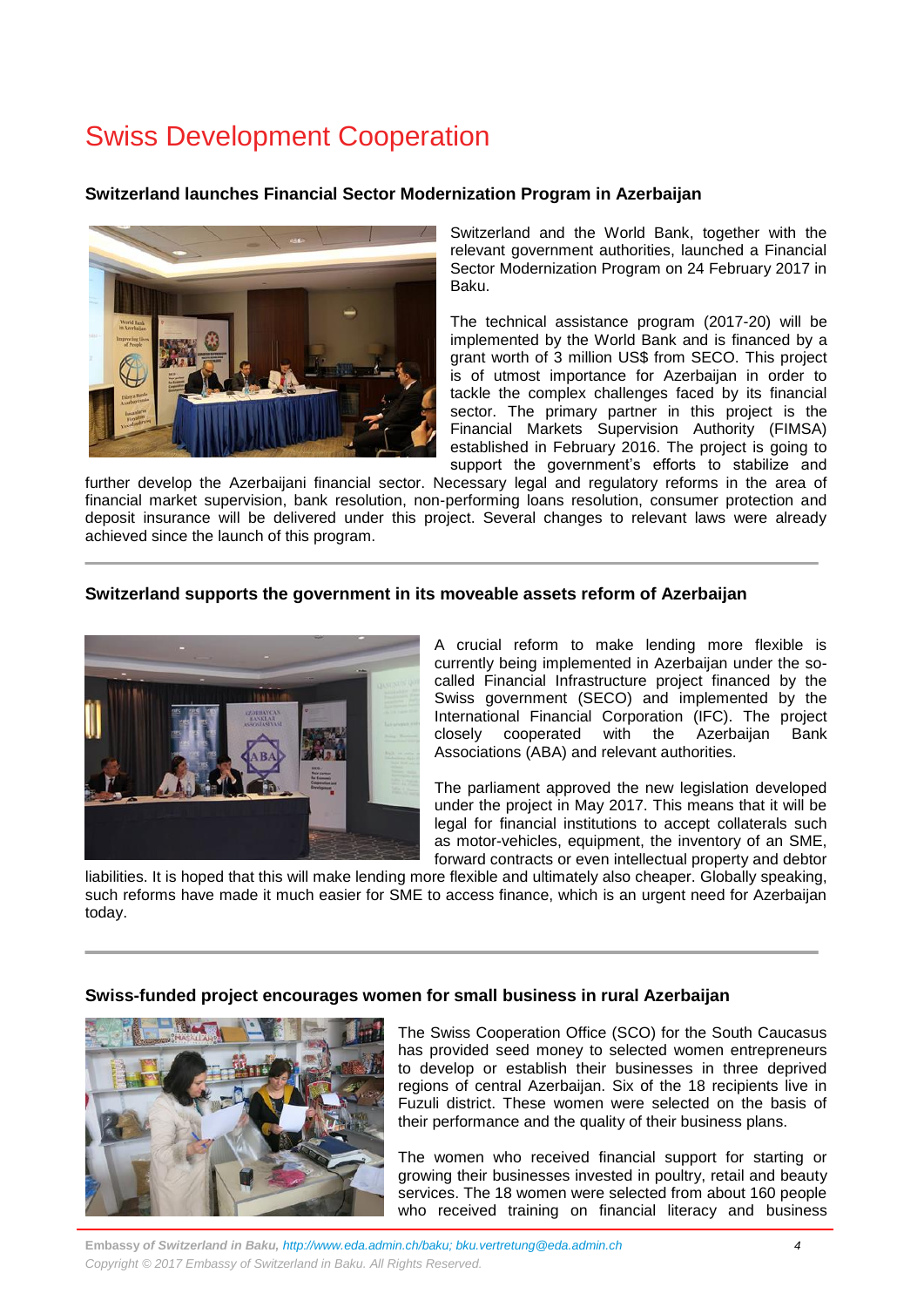management. The women entrepreneurs highly appreciated the training they received. They say that while the financial literacy training helped them increase their savings, the training on starting up a business increased their confidence to invest in their own business. They thanked the Swiss delegation for the provided funds and said that they had a long-term vision for developing their businesses.

#### **Presentation of book "101 Rules for Business Women"**



On 18 May, a presentation of the book "101 Rules for Business Women" was organized with the participation of Ambassador Philipp Stalder, Deputy Head of Mission & Deputy Regional Director of Swiss Cooperation Office (SCO) for the South Caucasus, Ms. Simone Haeberli, the editorial team and representatives of businesses, international organizations and civil society of Azerbaijan.

The book in Azerbaijani language was produced and published by Women's Association for Rational Development (WARD) through funds provided by Switzerland. It is intended for a wide range of readers – from women who start

businesses, who already have established businesses and all those who work at public offices, local and international organizations. This is the first book published in the country to help business women learn different aspects of business etiquette and balance work and private life.

#### For more visit the link:

[https://www.fdfa.admin.ch/countries/azerbaijan/en/home/news/news.html/content/countries/azerbaijan/en/meta/news/20](https://www.fdfa.admin.ch/countries/azerbaijan/en/home/news/news.html/content/countries/azerbaijan/en/meta/news/2017/may/presentation-of-book-for-business-women) [17/may/presentation-of-book-for-business-women](https://www.fdfa.admin.ch/countries/azerbaijan/en/home/news/news.html/content/countries/azerbaijan/en/meta/news/2017/may/presentation-of-book-for-business-women)

#### **Swiss Ambasssdor awards participants of Swiss-funded training**



An 8-day regional training course entitled "Transforming Natural Resource Wealth into Sustainable Prosperity" was completed at the Khazar University on 6 July 2017. Representatives of Azerbaijan, Ukraine, Kyrgyzstan, Kazakhstan, Tajikistan and Mongolia attended this training, which was held as part of the Swiss-funded Eurasia Extractive Industry Knowledge Hub project. The aim of the project is to support representatives of civil society, government and parliament from the region to contribute to a transparent and accountable management of the extractive industries in their respective countries.

Swiss Ambassador Mr. Philipp Stalder attended the completion of the training course and delivered a speech to congratulate the trainees. In his speech, he talked about the importance of Switzerland as a global trading venue for natural resources, where roughly 500 international commodity companies are based. He emphasized that in order to ensure transparency and accountability, Switzerland is committed to develop and implement international initiatives and standards.

At the end of the closing ceremony of the training course, the Swiss Ambassador and the rector of the Khazar University, Professor Hamlet Isakhanli, handed over certificates to the trainees.

<http://www.khazar.org/en/news/article/2326>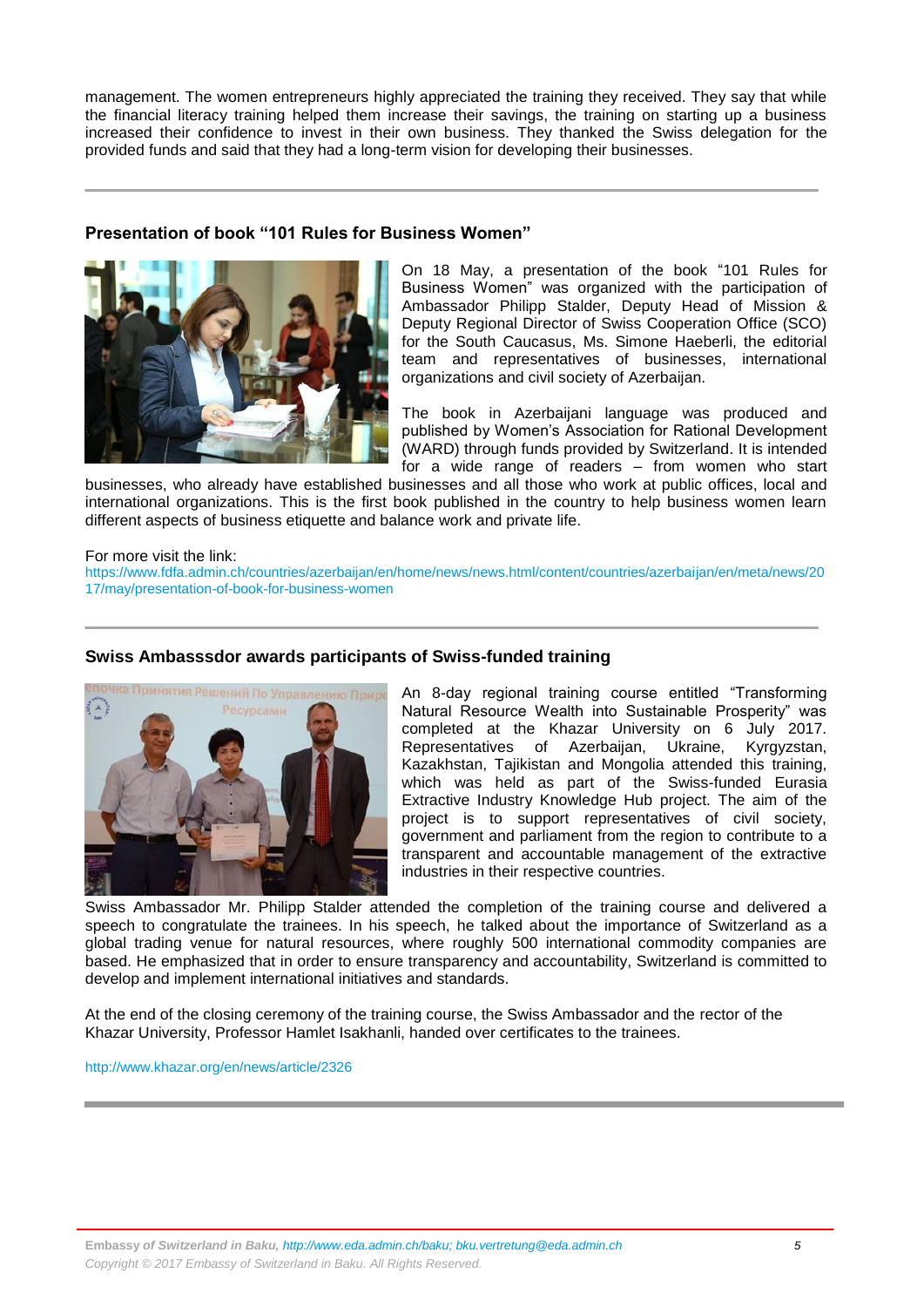# Economy, Trade & Tourism

#### **Swiss Business Luncheons**



The Embassy was active in organizing three Swiss Business Luncheon events at the Swiss residence in the first half of this year. The first event was held in January and dedicated to an in-house display of Mrs. Simone Haeberli, Deputy Regional Director

of Swiss Cooperation Office for South Caucasus, about the priority fields of the Swiss Cooperation for the next<br>next four vears (2017-2020). For the strategy for South Caucasus see: next four years (2017-2020). For the strategy for South Caucasus see: [https://www.eda.admin.ch/content/dam/deza/en/documents/laender/Strategie\\_South-](https://www.eda.admin.ch/content/dam/deza/en/documents/laender/Strategie_South-Caucasus_2017_Web.pdf)[Caucasus\\_2017\\_Web.pdf\)](https://www.eda.admin.ch/content/dam/deza/en/documents/laender/Strategie_South-Caucasus_2017_Web.pdf)

In April, the Deputy CEO of the State Oil Fund of the Republic of Azerbaijan, Israfil Mammadov, enlighted the participants with interesting remarks about the investment orientations of SOFAZ. Mr. Mammadov also spoke about the role of SOFAZ in the economy of Azerbaijan and in reforms taken by government to coup with challenges.

The guest speaker of the third Swiss Business Luncheon in June was the acting CEO of the Baku Stock Exchange, Mr. Vugar Namazov, who provided some detailed information about the investment vehicles and tools of BSE to the representatives of Swiss companies in Azerbaijan.

## **Swiss Ambassador and SCO Deputy Regional Director at Stock Exchange**

In April, Ambassador Philipp Stalder and Dr. Simone Haeberli, Deputy Head of Mission & Deputy Regional Director of the Swiss Cooperation Office, visited the Baku Stock Exchange. They were received by the management team who gave them a briefing about the history, mandate and recent developments of the Baku Stock Exchange, which was established in 2000. The Baku Stock Exchange is the agent for placement of bonds, T-bills and notes. Currently, bonds are still more popular in Azerbaijan than equity. BSE is currently working on attracting investment funds to Azerbaijan, which would be a



welcome addition to the existing financial mechanisms in this country. Technically speaking, BSE has all the necessary technology and capacity to trade securities and the legislation to do so is both modern and adequate – this was achieved in 2016 under the World Bank implemented project "Capital Market Modernization", which was partially co-financed by Switzerland.

After a fruitful exchange, the two visitors and the management team of BSE rang the historic bell to open the trading day – a dear ritual by many Stock Exchanges all over the world.

#### <http://bfb.az/eng/>

#### **Swiss company Argor-Heraeus SA in Azerbaijan**

The management of the Swiss company "Argor-Heraeus SA", one of the biggest refining companies of the world based in Mendrisio (Ticino), visited Azerbaijan at the end of May in connection with their close cooperation with "AzerGold". The purpose of the visit was to get more acquainted with the Azerbaijani company's operations. The visitors from Switzerland visited Chovdar Ore Processing Area located in Dashkasan region. The sides

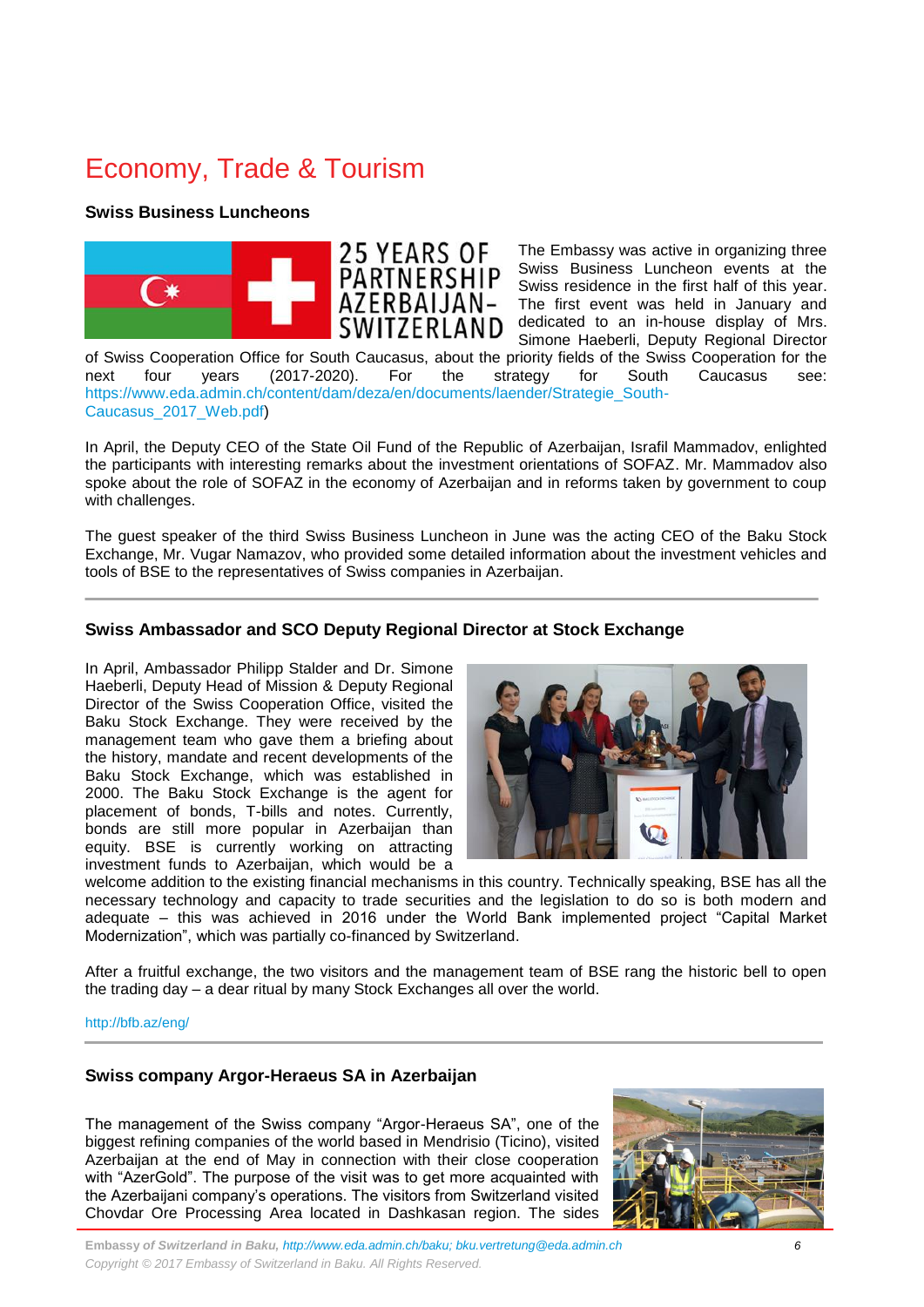also held discussions on the extension of cooperation. "AzerGold" CJSC intends to dispatch 67 pieces of auri-argentiferous bullions produced in Chovdar Ore Processing Area for refining to the Swiss company in June. Gold and silver to be obtained thereafter will be brought out for sale in international stock market. "AzerGold" CJSC managed to refine and sell 66 pieces of auri-argentiferous bullions last month through "Argor-Heraeus SA" and contributed to Azerbaijan economy resources valued approximately at 35 million manats. By the end of the year, "AzerGold" CJSC is planning to gain profit valued approximately at 145 million manats from gold and silver sales of 2017.

Ambassador Philipp Stalder also visited the company on 24 May 2017 and had a meeting with the management of the company. The sides discussed the possibilities of cooperation between the two countries.

#### **"Tourism Switzerland" visits Baku**



Approximately 50 guests from the tourism and hospitality sector, major Swiss companies as well as Alumni of Swiss Universities gathered on the beautiful rooftop of the Swiss residence on 3 July 2017 in the old city to the informal dinner reception hosted by Ambassador Philipp Stalder. The outgoing Ambassador of Azerbaijan to Switzerland, H.E. Akram Zeynalli and his wife, also attended the event.

The host warmly welcomed all attendants followed by an enthusiastic speech by Federico Sommaruga, Director of Emerging Markets & Special Projects of Tourism Switzerland. It was the third successive visit to Baku for Tourism Switzerland and its partners to promote the whole range of the rich and diversified Swiss tourism industry including luxury hotels, shopping and health tourism in Azerbaijan. As it

was noted in the speeches and discussions at the event, Azerbaijan started to develop its tourism potential, wants to diversify its economy and is interested in learning from best practices and international experiences.

## **Ambassador holds presentation at Tourism University**

On 28 February 2017, Ambassador Stalder visited the Azerbaijan Tourism and Management University and held a presentation about higher education and tourism in Switzerland. Switzerland is home to worldfamous research universities and to some of the best hospitality schools. This makes the country very attractive to foreign students, who make up to 30% of the student population.

Switzerland is also a famous tourism destination, counting over 35 Million overnight stays every year. The Ambassador named the beautiful nature, the developed infrastructure and the high quality of service as reasons for this success. The students then had a discussion about the Tourism Industry in Azerbaijan, which clearly has a lot of potential for future development.

# Culture & Education

#### **Parkour & freerun sport events for the francophonie weeks**



The Embassy of Switzerland organized two sport events in April as a part of the week of francophonie. Kevin Crupi and Yoann Roig, sportsmen form the Swiss sport association "X-Trem Move" from Lausanne, demonstrated in Baku the sport called parkour & free run. This sport uses urban elements such as walls, barriers, trees or stairs as obstacles, which the athletes must traverse in the fastest and most efficient way possible using different forms of movement like running, climbing, swinging, vaulting, jumping, etc.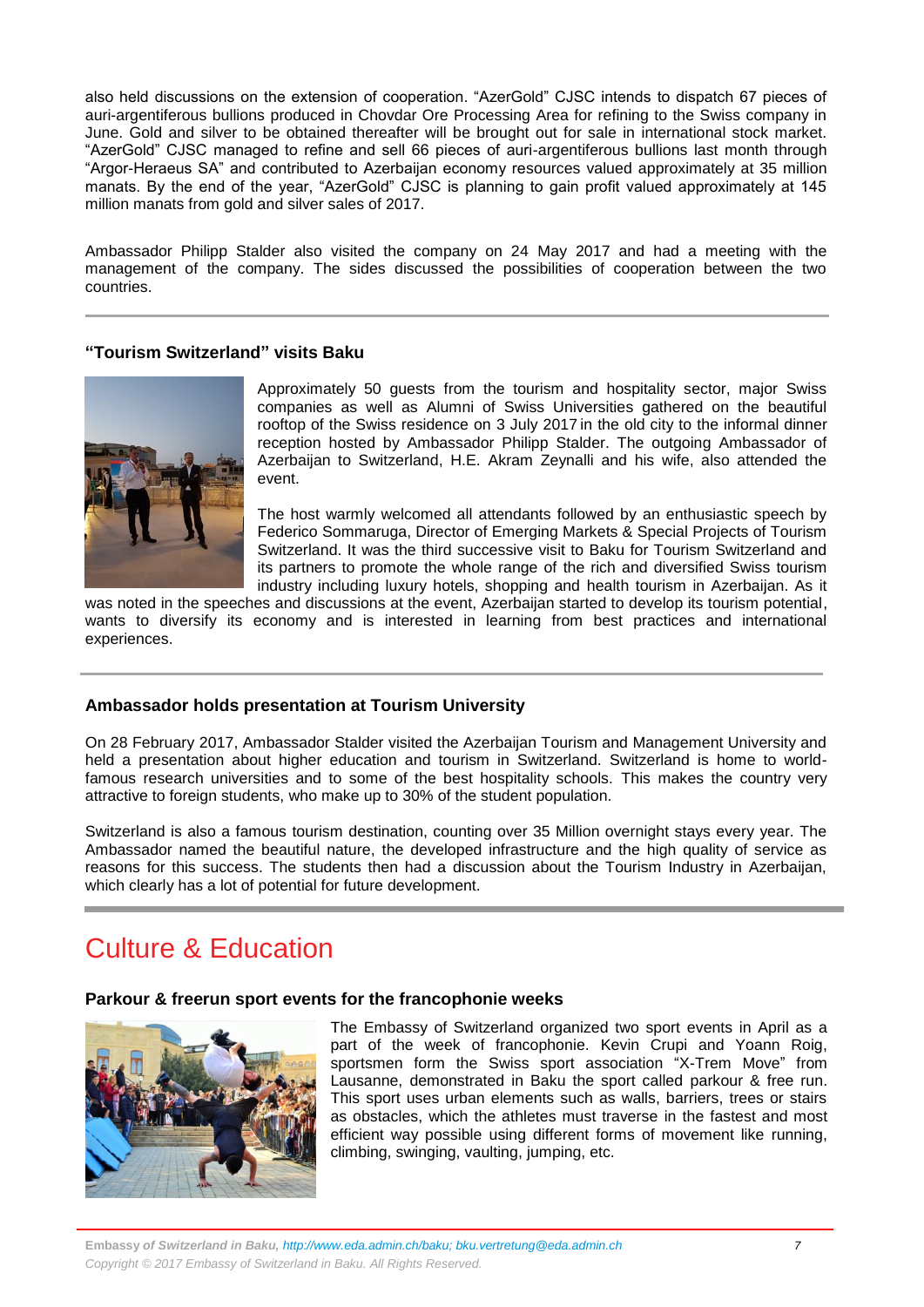On 7 April, they gave a Swiss Master Class of parkour & freerun at the Azerbaijan State Academy of Physical Culture and Sports**.** The Academy students learned basic techniques for jumping on and acrobatically traversing through obstacles in an athletic and elegant way. On 8 April, a perfect sunny day, Yoann and Kevin accompanied by a few members of the Gilavar Extreme Sports Club of Azerbaijan performed a spectacular parkour open air show in an amazing location, the UNESCO protected historical site of Icheri Sheher (old city). It was a great success with hundreds of spectators cheering enthusiastically for the courageous and talented athletes. The harmony between the Swiss and the Azeri sportsmen was perfection.



<https://www.youtube.com/watch?v=RWaLg-EexAw&feature=youtu.be> <http://caspiannews.com/news-detail/parkour-show-attracts-hundreds-in-baku-1491823411416/> <http://eurasiadiary.com/en/news/sport/127055-parkour-and-freerun-open-air-show-held-in-baku>

#### **First Swiss Alumni event in Baku**



More than 50 Alumni of Swiss universities attended the Swiss Alumni Event organized on June  $1<sup>st</sup>$  at the Ambassador's residence. The alumni enjoyed Swiss wine, traditional raclette and interesting conversations on the residence's rooftop terrace. They could also test the knowledge about Switzerland in a quiz and win prices. A large number of universities and subjects were represented, the most popular subject being hospitality management, followed by economics, law and international relations. Due to its enormous success, the embassy plans to make the Alumni Event a regular feature and hopes to see many new faces at the

next edition.

Swiss alumni who would like to be added to our alumni list are encouraged to write a short email to the embassy under: [bku.vertretung@eda.admin.ch](mailto:bku.vertretung@eda.admin.ch)

#### **Gatehring of the art's scene at the Swiss Residence**



The Swiss Ambassador, Philipp Stalder, hosted a reception for the winners of the Art&Culture project by the Swiss Cooperation Office. This project funded 19 different small actions and social projects in different genres, including visual and performing art, poetry, carpet weaving, pottery, etc. both in Baku and the regions of Azerbaijan.

All participants of the project highly valued the contribution of the Swiss government to support their art and culture initiatives.

#### **Swiss Educational Institutions visit Azerbaijan**





Switzerland can be proud of its educational system. Students at Swiss universities gain not only theoretical knowledge but also practical skills that help them succeed in the working world. The success of the Swiss system can also be seen by the fact that Switzerland boasts the highest number of Nobel Prize winners per capita.

Every year thousands of international students attend Swiss schools and universities. Earlier this year, Ambassador Stalder was guest speaker at an event hosted by Sommet Education, which runs some of Switzerland's most famous hospitality management schools. Mr. Stalder talked to prospective students about the education system and hospitality schools in Switzerland.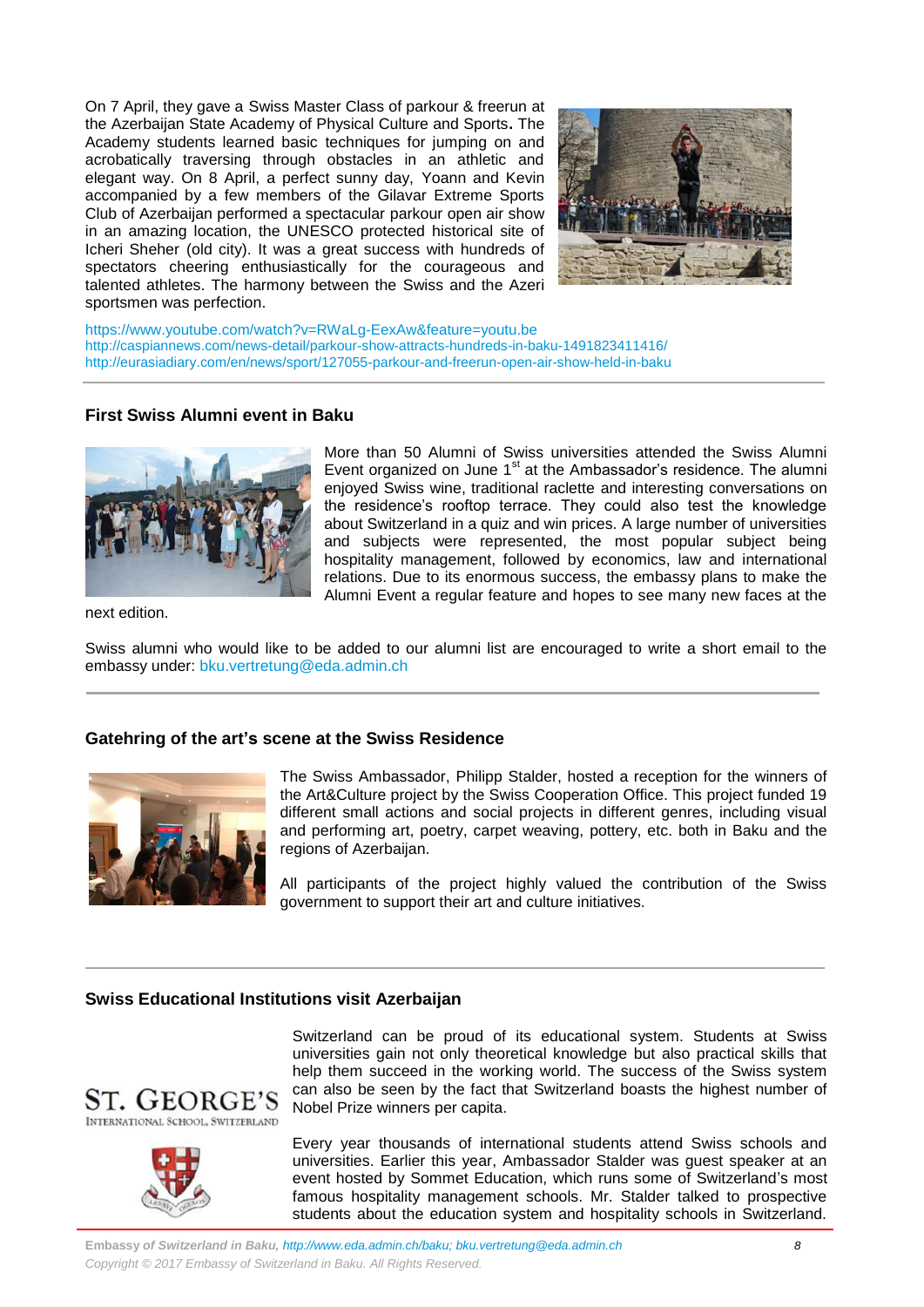Glion Hospitality School enjoys great success among students from Azerbaijan, and many of its graduates now work in Azerbaijan in the rapidly developing tourism sectors.

On June 3<sup>rd</sup>, representatives of another Swiss school visited Baku to meet with future students. St. Georges

International Boarding School is a private school located at the shores of the beautiful lake Geneva, which offers summer camp programs, too. Young people between three and 19 years old from many different countries are able to enjoy a high standard education while discovering Switzerland and its beauties. The Deputy Head of Mission, Mrs. Liliana Pescini, was the guest speaker. She highlighted the benefits of studying in Switzerland, such as high quality of education, safe environment, multiculturalism, intact nature, etc. She highlighted the common multilingualism and high family values that Azerbaijan and Switzerland share.



## **Odlar Yurdu University signs cooperation agreement with Montreux Business School**

Odlar Yurdu University and Montreux Business School signed a cooperation agreement on June 6<sup>th</sup>. This will allow Azerbaijani students to profit from online courses offered by Montreux Business School and to gain a double degree. Negotiation has been ongoing for a while and the first double degree recipients graduated this year. Representatives of the Embassy attended the signing ceremony and took a tour of the universities premises.

Odlar Yurdu University:<http://www.oyu.edu.az/> Montreux Business School:<http://mbu.university/>

#### **Swiss top 3 higher education institutions**

A recent report from the "U.S. News & World Report's Best Global Universities" that analyzed 1,000 higher education institutions from 65 countries according to 12 defined indicators – regional versus global research reputation, numbers publications, etc. – ranked the University of Zurich at the  $70<sup>th</sup>$  place. The University of Zurich hence comes at the third place of the best Swiss higher education institutions after ETH Zurich ranked  $35<sup>th</sup>$  and EPFL ranked  $40<sup>th</sup>$ , as well as the number 1 best comprehensive university in Switzerland before University of Geneva ranked 91<sup>st</sup>.

The scientific achievements of the University of Zurich in the disciplines of "Immunology", "Biology and Biochemistry" as well as "Neuroscience and Behavior" allowed ranking the University of Zurich world's  $26<sup>th</sup>$ ,  $32<sup>nd</sup>$  and  $31<sup>st</sup>$  best university in those respective disciplines.

# <span id="page-8-0"></span>Consular & Visa Affairs

## **Amendment to the Swiss Citizenship Act in 2018**



The Swiss Citizenship Act will be amended as of 1 January 2018. The amendment also concerns Swiss living abroad. The main changes are:

1) A child of Swiss decent who was born abroad and whose birth has not been announced to Swiss authorities will lapse its right for automatic Swiss citizenship at the age of 25.



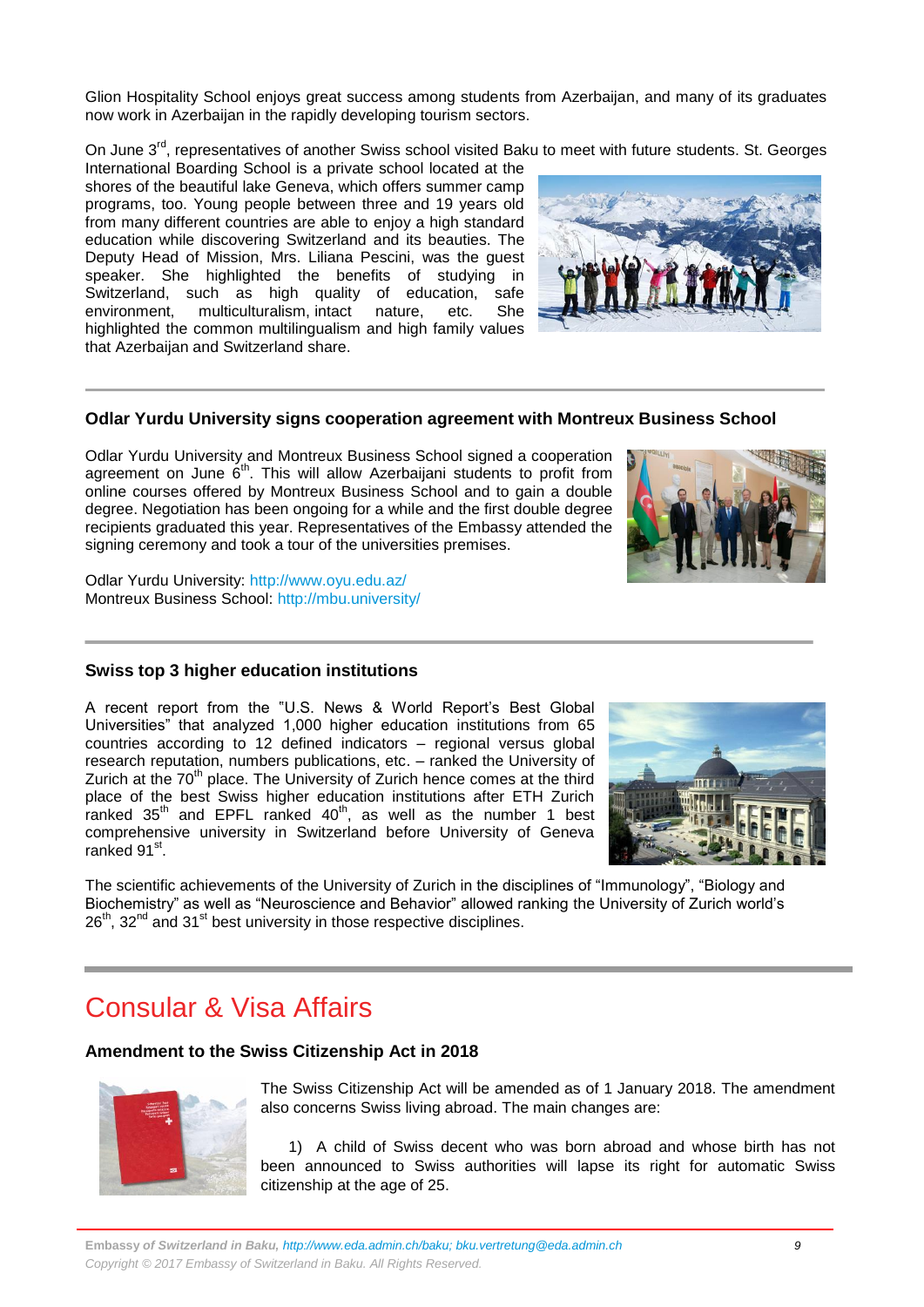2) Citizenship applicants who are above the age of 12 have to provide evidence of close ties with Switzerland. This new rule also applies to foreign spouses applying for Swiss citizenship after 6 years of marriage.

Hence, as of 1 January 2018, minimal requirements for their naturalization are:

- At least three visits to Switzerland (each visit must be for a minimum stay of five days) within the last six years before the application date;
- Good command of a Swiss national language;
- Knowledge of Switzerland's history, geography, politics and social affairs;
- Contacts within the Swiss community abroad and in Switzerland (recommendation letters will be required).

*For more information you may contact the Swiss Embassy in Baku.*

## <span id="page-9-0"></span>Varia

#### **Eindrücke unserer Hochschulpraktikantin**



Auf Wiedersehen Baku! Zehn Monate lang hatte ich die Möglichkeit, bei einem Praktikum auf der Botschaft in Baku den Arbeitsalltag einer Schweizer Vertretung hautnah mitzuerleben. Ich habe gesehen wie herausfordernd und gleichzeitig interessant und abwechslungsreich das Leben eines Schweizer Diplomaten sein kann. Ein Diplomat muss nicht nur gut mit Menschen umgehen können und über feine Analysefähigkeiten verfügen, sondern auch immer wieder gekonnt neue und unerwartete Situationen meistern. Ich hatte oft die Möglichkeit von meinen Kollegen zu lernen und mir Fähigkeiten anzueignen, die mir auch im späteren Berufsleben nützlich sein werden. Dabei habe ich es immer genossen, selbst bei Projekten, Berichten und Veranstaltungen mitzuarbeiten und neue Kontakte zu interessanten Menschen zu knüpfen.

Ich habe Aserbaidschan als ein unglaublich spannendes Land kennengelernt, das aufgrund seiner Geschichte und geographischen Lage unzählige Einflüsse

in sich vereint. Nicht nur die Arbeit auf der Botschaft bleibt mir noch lange in Erinnerung, sondern auch die zahlreichen Ausflüge in die Regionen, die Abende mit Freunden bei lokalem Wein und die Gastfreundschaft der Bewohner von Baku. Es ist nicht einfach, dieses wunderschöne Land zu verlassen. Ich weiss aber, dass ich hier Freunde habe, bei denen ich jederzeit wieder willkommen bin.

Ich möchte mich an dieser Stelle ganz herzlich bei allen Botschaftsmitarbeitern für die Unterstützung bedanken, welche sie mir ab dem ersten Tag in Baku geleistet haben. Ohne sie wäre das Praktikum für mich niemals so lehrreich geworden.

#### **Impression of our academic intern**

Good-bye Baku! Over the course of my ten-month internship at the embassy, I got to experience firsthand the daily work of a Swiss representation abroad. I saw how difficult, but also how interesting and diverse diplomatic work can be. A diplomat does not only need to possess excellent people skills and analytical capabilities, he also needs to be able to deal with new and unexpected situations whenever they arise. During my internship I had many opportunities to learn from my colleagues and to acquire new skills that will be useful to me in the future. I really enjoyed working on projects, reports and embassy events and getting to know new and interesting people from all over the world.

I got to know Azerbaijan as a fascinating country, which unites many different influences in its history and culture. I will miss not only the work at the embassy, but also the many trips to the regions, the evenings spend with friends drinking local wine and the hospitability of the Azerbaijani people. It's not easy to leave this beautiful country, but I now know that I have friends here, who are always ready to welcome me back.

Before I leave, I would like to say thank you to the embassy team that supported me from the very first day of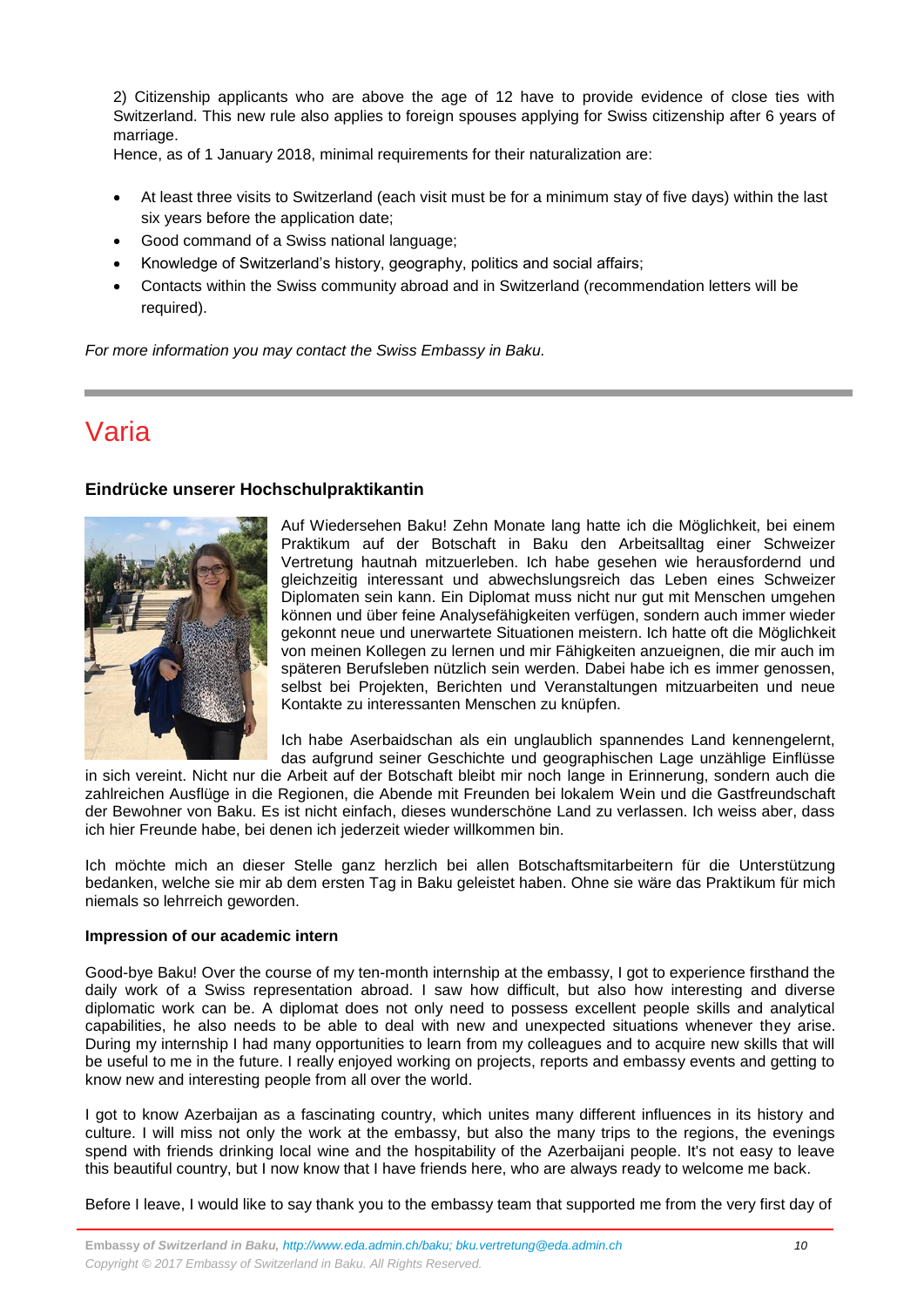#### **New Swiss Bank Notes**

Since 2016, the ninth series of Swiss banknotes are being rolled out by the Swiss National Bank. The new 50-franc banknote was issued on 12 April 2016 and the 20 franc banknote followed on 17 May 2017. For the first time, the banknotes do not depict well-known personalities, but typical characteristics of Switzerland, such as Time, Light, Wind, Water, Matter and Language, which is then illustrated graphically using a key motif. Each characteristic is communicated via an action, a Swiss location and various graphic elements. Designer of the new series is the Swiss graphic artist [Manuela Pfrunder.](http://mw.weaver.ch/f/link.aspx?1453FFC3263432E1D2E7A49321737783F321D317B4A661FDF4)



#### **Swiss Postal Services using Drones**



The Swiss Postal Service has – in an innovative move – introduced drones for the transport of lab samples between hospitals in Lugano, Ticino. As a country steeped in a tradition of [precision mechanics,](http://mw.weaver.ch/f/link.aspx?189FCB8FE7487EBC9EB8B8DF1CFF58674FEC9FD8C8E525C9C5) it is maybe not surprising that Switzerland has become a hotbed for new developments in [robotics a](http://mw.weaver.ch/f/link.aspx?1232EB8DCA7211DC9C9BE2723CBDFB91D21C9DBBF2872EE9A8)nd [drone technology.](http://mw.weaver.ch/f/link.aspx?189A7EB322E8796FC2E368DABFE353274A9FC31378E9057CFF)

The Swiss national mail service partnered with California-based drone company Matternet to supply the drones and flight system and has been flying them since the middle of March. In the past two weeks, the drones have completed around 70 successful autonomous flights. Matternet's quadcopters are small, measuring only 31 inches in diameter. They can carry a payload weighing up to about four

pounds and travel at a speed of about 22 miles per hour. By 2018, the plan is to make drones a regular way of ferrying supplies between the two hospitals.

This program puts Switzerland ahead of the U.S. in the race of [drone delivery,](https://www.recode.net/2016/10/3/13141262/drone-delivery-uk-leads-us) where flying a drone beyond the line of sight of an operator requires getting a special waiver from the the Federal Aviation Authority.

#### **Switzerland's smart cities, a valuable export**

Energy, mobility, architecture and business: thanks to technological innovations, the city of the future will be less polluted and more pleasant. In Switzerland, as in other parts of the world, the urban ecosystem is reinventing itself to improve the quality of life in the cities.



Switzerland is pursuing an innovative policy in this field. In 2012, the [Swiss Federal](http://www.bfe.admin.ch/index.html?lang=en)  [Office of Energy](http://www.bfe.admin.ch/index.html?lang=en) launched a pilot project called Smart City Switzerland, which has brought together Swiss universities of applied sciences, universities, public administrations and companies to rethink our urban environment. Over 60 projects are currently under way under the umbrella of [Smart City Switzerland.](http://www.smartcity-suisse.ch/en/) Minergie-certified buildings have so far proven less energy efficient than originally expected. The reason for this is simple: in actual practice, Minergie buildings are not used as their designers intended. The [Smart Living Lab](http://www.smartlivinglab.ch/index.php/en/) in Fribourg is therefore designing a building that adapts to the behaviour of its occupants rather than the other way round. Researchers also aim to achieve a better integration of renewable energy resources in buildings. This is

already a reality at the convention centre of the [Swiss Federal Institute of Technology Lausanne,](https://www.epfl.ch/index.en.html) whose west façade is composed of solar panels that shield the building from direct sunlight and produce electricity at the same time.

For more information visit: [http://www.houseofswitzerland.org/swissstories/science-education/switzerland-s](http://www.houseofswitzerland.org/swissstories/science-education/switzerland-s-smart-cities-valuable-export)[smart-cities-valuable-export](http://www.houseofswitzerland.org/swissstories/science-education/switzerland-s-smart-cities-valuable-export)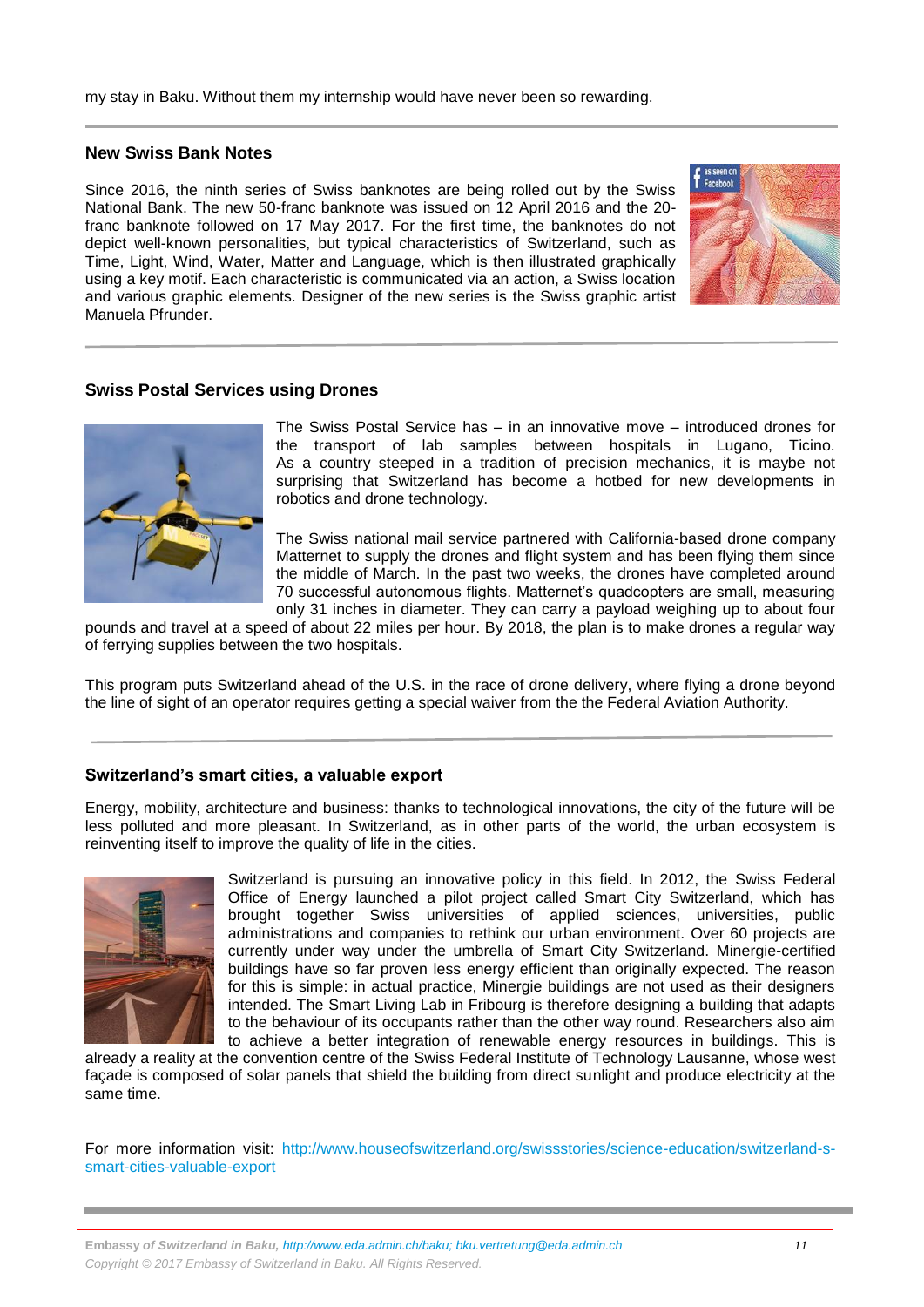# <span id="page-11-0"></span>Media

#### **Information related to the Embassy:**

<http://istipress.com/siyaset/01-03-2017/isvecre-sefiri-lenkeranda> [http://apa.az/xarici\\_siyaset/isvecre-sefiri-lenkerana-sefer-edib.html](http://apa.az/xarici_siyaset/isvecre-sefiri-lenkerana-sefer-edib.html) <http://azertag.az/en/xeber/1027506> <http://azertag.az/xeber/1027462> [https://www.lsu.edu.az/yenilik\\_isvechre.html](https://www.lsu.edu.az/yenilik_isvechre.html) <http://cesd.az/new/?p=10945> <http://caspiannews.com/news-detail/parkour-show-attracts-hundreds-in-baku-1491823411416/> <http://en.trend.az/azerbaijan/karabakh/2741850.html> <http://az.trend.az/azerbaijan/karabakh/2740634.html> <http://www.trend.az/azerbaijan/karabakh/2741846.html> <http://eurasiadiary.com/en/news/sport/127055-parkour-and-freerun-open-air-show-held-in-baku> [http://eurasiadiary.com/ru/news/sport/127067](http://eurasiadiary.com/ru/news/sport/127067-) [http://eurasiadiary.com/az/news/sport/126893-isvecreli-ve-azerbaycanli-idmancilarin-istiraki-ile-bakida-parkur-sousu](http://eurasiadiary.com/az/news/sport/126893-isvecreli-ve-azerbaycanli-idmancilarin-istiraki-ile-bakida-parkur-sousu-kecirilib)[kecirilib](http://eurasiadiary.com/az/news/sport/126893-isvecreli-ve-azerbaycanli-idmancilarin-istiraki-ile-bakida-parkur-sousu-kecirilib) [http://azertag.az/xeber/Qiz\\_Qalasinin\\_qarsisinda\\_parkur\\_sousu\\_kechirilib-1049469](http://azertag.az/xeber/Qiz_Qalasinin_qarsisinda_parkur_sousu_kechirilib-1049469) <http://news.milli.az/society/527384.html> <http://news.day.az/azerinews/885095.html> <https://www.youtube.com/watch?v=RWaLg-EexAw&feature=youtu.be>

#### **News related to Switzerland in Azerbaijani media:**

[http://azertag.az/en/xeber/President\\_Ilham\\_Aliyev\\_met\\_with\\_Swiss\\_President\\_Doris\\_Leuthard-1027456](http://azertag.az/en/xeber/President_Ilham_Aliyev_met_with_Swiss_President_Doris_Leuthard-1027456) [http://eurasiadiary.com/en/news/interview/127868-journalists-from-azerbaijan-and-switzerland-could-work-on-common](http://eurasiadiary.com/en/news/interview/127868-journalists-from-azerbaijan-and-switzerland-could-work-on-common-subjects)[subjects](http://eurasiadiary.com/en/news/interview/127868-journalists-from-azerbaijan-and-switzerland-could-work-on-common-subjects) <http://modern.az/az/news/129707/#gsc.tab=0> <http://www.bizimyol.info/news/95246.html> <http://olaylar.az/news/sosial/217064> [http://musavat.com/news/isvecreli-jurnalist-azerbaycanli-hemkarlarina-seminar-kecdi-fotolar\\_429345.html](http://musavat.com/news/isvecreli-jurnalist-azerbaycanli-hemkarlarina-seminar-kecdi-fotolar_429345.html) <http://az.arguspost.com/az/linkto/749223> [http://eurasiadiary.com/en/news/interview/127868-journalists-from-azerbaijan-and-switzerland-could-work-on-common](http://eurasiadiary.com/en/news/interview/127868-journalists-from-azerbaijan-and-switzerland-could-work-on-common-subjects)[subjects](http://eurasiadiary.com/en/news/interview/127868-journalists-from-azerbaijan-and-switzerland-could-work-on-common-subjects) <http://modern.az/az/news/129707/#gsc.tab=0> <http://www.bizimyol.info/news/95246.html> <http://olaylar.az/news/sosial/217064> [http://musavat.com/news/isvecreli-jurnalist-azerbaycanli-hemkarlarina-seminar-kecdi-fotolar\\_429345.html](http://musavat.com/news/isvecreli-jurnalist-azerbaycanli-hemkarlarina-seminar-kecdi-fotolar_429345.html) <http://az.arguspost.com/az/linkto/749223> [http://azertag.az/xeber/Metbuat\\_Surasinda\\_taninmis\\_isvechreli\\_jurnalist\\_istiraki\\_ile\\_seminar\\_kechirilecek-1049597](http://azertag.az/xeber/Metbuat_Surasinda_taninmis_isvechreli_jurnalist_istiraki_ile_seminar_kechirilecek-1049597) <http://7news.az/isvecreli-ekspert-jurnalistlere-seminar-kecdi-fotolar/>

<http://www.1news.az/interview/20170524024913798.html>

[http://newbakulife.com/index.php/ru/poslednie/1399-«день-швейцарского-туризма»-в-баку.html](http://newbakulife.com/index.php/ru/poslednie/1399-)

## Facts & Figures



Switzerland is famous for its cheese and chocolate.

They do not only produce but also eat cheese and chocolate. About 12 kg of chocolate is eaten per person annually.

There are more than 450 varieties of cheese in Switzerland.

40 out of 250 types of grapewine are unique to Switzerland.

There are also more than 200 types of bread in Switzerland.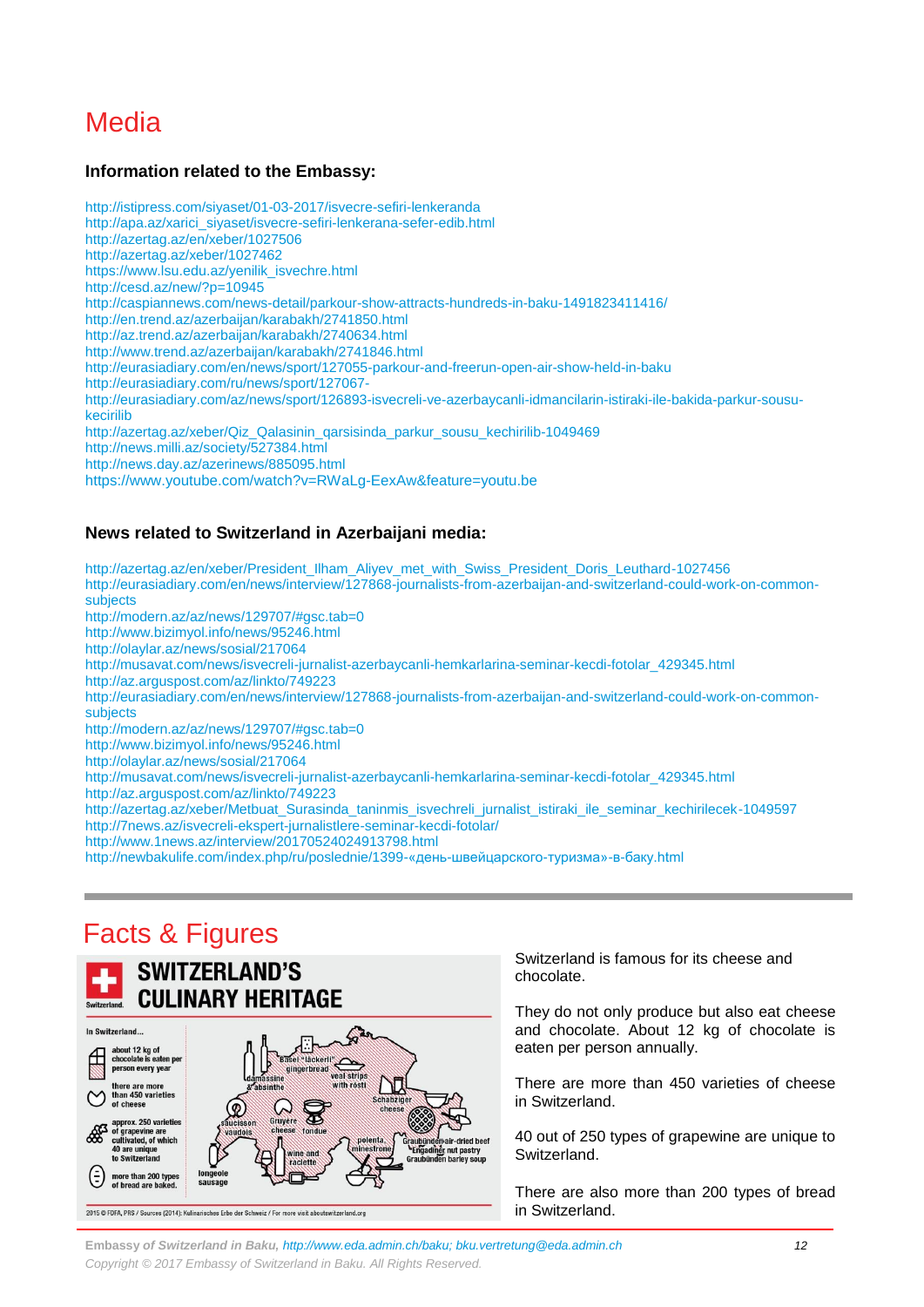## Events calendar

- **Swiss Government Scholarship**. From the 1<sup>st</sup> of August will be available on the website of the Embassy:<https://www.eda.admin.ch/countries/azerbaijan/en/home/services/scholarships.html>
- **5 th Arena Polo World Cup, 6-10 September, Baku, Azerbaijan. <http://www.worldpolo.com/>**
- **A Swiss jazz band will perform at the Baku Jazz Festival 2017**. The festival will be held on **20-28 October in Baku.** Matthias Spillmann group from Switzerland will perform on 26 October. The Swiss band will be supported by Pro Helvetia and the Swiss Embassy.
- **Doku Baku Festival, 12-19 October 2017.** Within the frame of the "International Documentary Film Festival" under the main theme "Testing reality" a special themed documentary section organized from EU with participation of Switzerland, Norway and some Latin American countries dedicated to "*Tolerance & diversity*" will take place.
- **European Film Festival, Baku, Azerbaijan, 2-12 November 2017.** Swiss Embassy will participate with a Swiss movie.

## <span id="page-12-0"></span>Swiss links